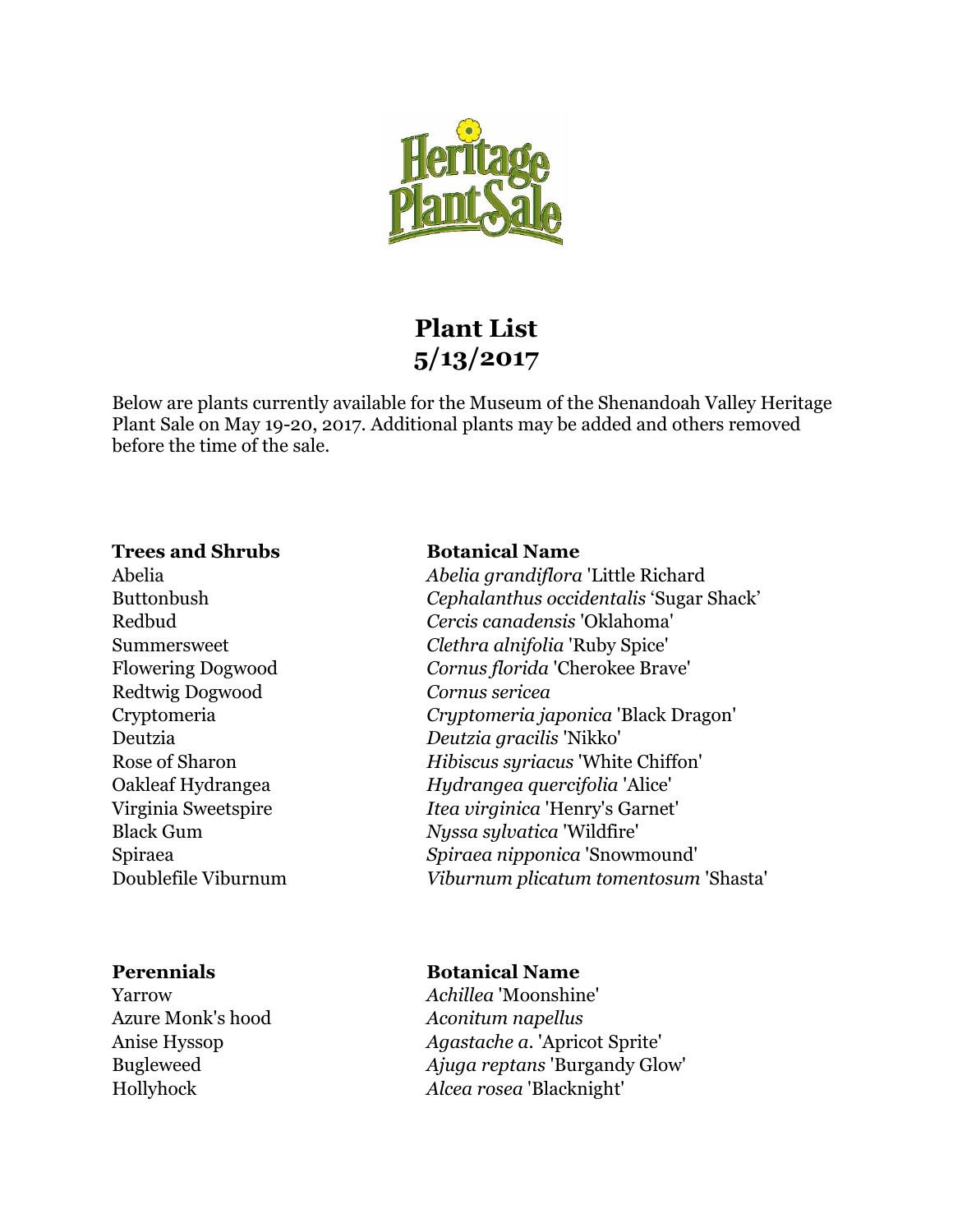Hollyhock *Alcea rosea* 'Mars Magic' Spring Starflower *Amsonia* 'Blue Ice' Columbine *Aquilegia* 'Origami mix' Butterfly weed *Asclepias tuberosa*  Astilbe *Astilbe* 'Fanal' Clematis *Clematis* 'Isago' Yellow Corydalis *Corydalis lutea*  Bleeding Heart *Dicentra spectabilis*  Whirling Butterflies *Gaura* 'Siskiyou Pink' Blazing Star *Liatris spicata* 'Kolbold' Ligularia *Ligularia* 'Bottle Rocket' Cardinal Flower *Lobelia cardinalis*  Mazus *Mazus reptans* 'Albus' Virginia Bluebell *Mertensia virginica*  Peony *Paeonia* 'Festiva Maxima' Rose Scented Geranium *Pelargonium graveolens* 

Anemone *Anemone* 'Honorine Jobert' Dwarf Golden Marguerite *Anthemis tinctoria* 'Charme' Aster *Aster novae anglae* 'Purple Dome' Siberian Bugloss *Brunnera macrophylla* 'Looking Glass' Peach-leaved Bellflower *Campanula persicifolia* 'Taikon Blue' Snow in Summer *Cerastium tomentosum* 'Yo Yo' Plumbago *Ceratostigma plumbaginoides*  Tickseed *Coreopsis verticillata* 'Moonbeam' Pink *Dianthus gratianopolitanus* 'Firewitch' Foxglove *Digitalis purpurea* 'Candy Mountain' Foxglove *Digitalis purpurea* 'Dalmation Purple Improved' Purple Coneflower *Echinacea purpurea* 'Magnus' Sea Holly *Eryngium planum* 'Blue Glitter' Geranium *Geranium* 'Johnson's Blue' False Sunflower *Heliopsis helianthoides* 'Tuscan Sun' Hibiscus *Hibiscus* 'Cranberry Crush' Candytuft *Iberis sempervirens* 'Alexander's White' Siberian Iris *Iris siberica* 'Caesar's Brother' Red Hot Poker *Kniphofia hirsuta* 'First Sunrise' Lavender *Lavandula angustifolia* 'Munstead' Shasta Daisy *Leucanthemum superbum* 'Becky' Bee Balm *Monarda didyma* 'Jacob Cline' Catmint *Nepeta faassenii* 'Walker's Low' Peony *Paeonia* 'Sarah Berhnhardt' Creeping Phlox *Phlox subulata* 'Blue Emerald' Balloon Flower *Platycodon gra.* 'Sentimental Blue' Lungwort *Pulmonaria saccharata* 'Mrs. Moon'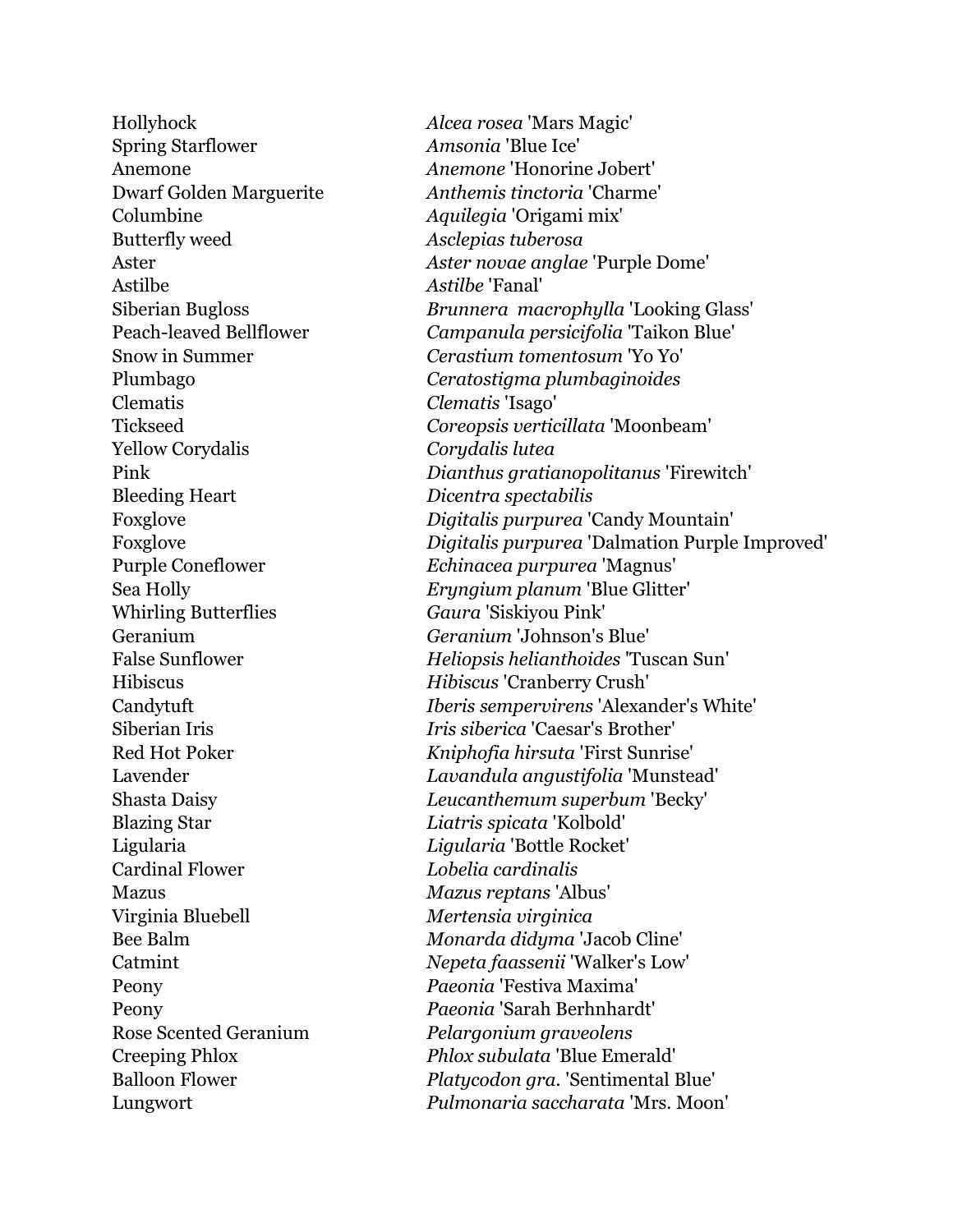Fernleaf Dill *Anethum graveolens*  Wormwood *Artemesia absinthum*  Basil Basil Purple Ruffles Basil Basil Sweet Large Leaf Roman Chamomile *Chamaemelum nobile*  Cilantro Slow Bolt *Coriandrum sativum*  Lemon Grass *Cymbopogon citratus*  Green Fennel *Foeniculum vulgare*  Lemon Balm *Melissa officinalis*  Mint Chocolate *Mentha × piperita*  Mint Ginger Mint Julep *Mentha × piperita*  Mint Peppermint *Mentha × piperita*  Greek Oregano *Origanum vulgare*  Rosemary Zest Avalanche *Rosmarinus officinalis*  Broadleaf Sage *Salvia officinalis*  Stevia Sweet leaf *Stevia rebaudiana*  English Thyme *Thymus vulgaris* 

### **Vegetables Variety**

Okra Pepper 'Aji Dulee' Pepper 'Fish' Pepper 'Habanada' Sweet Bell Pepper 'Jupiter' Pepper 'Purple Beauty'

Black-eyed Susan *Rudbeckia fulgida* 'Goldsturm' Salvia *Salvia nemerosa* 'May Night' Blue-eyed Grass *Sisyrinchium* 'Lucerne' Stoke's Aster *Stokesia laevis* 'Blue Danube' Painted Daisy *Tanacetum* 'Robinson's Red' Ironweed *Vernonia let.* 'Iron Butterfly' Wisteria *Wisteria frutescens* 'Amethyst Falls'

# **Herbs Botanical Name**

Tobacco *Nicotiana tabacum* 'Brightleaf Tobacco *Nicotiana tabacum* 'Burly'

Peanut 'Carwile's Virginia' Pepper 'Carolina Reaper' Pepper 'Cayenne Long Thin' Pepper 'Golden Cal Wonder' Pepper 'Hungarian Paprika' Pepper 'Italaian Pepperocini'